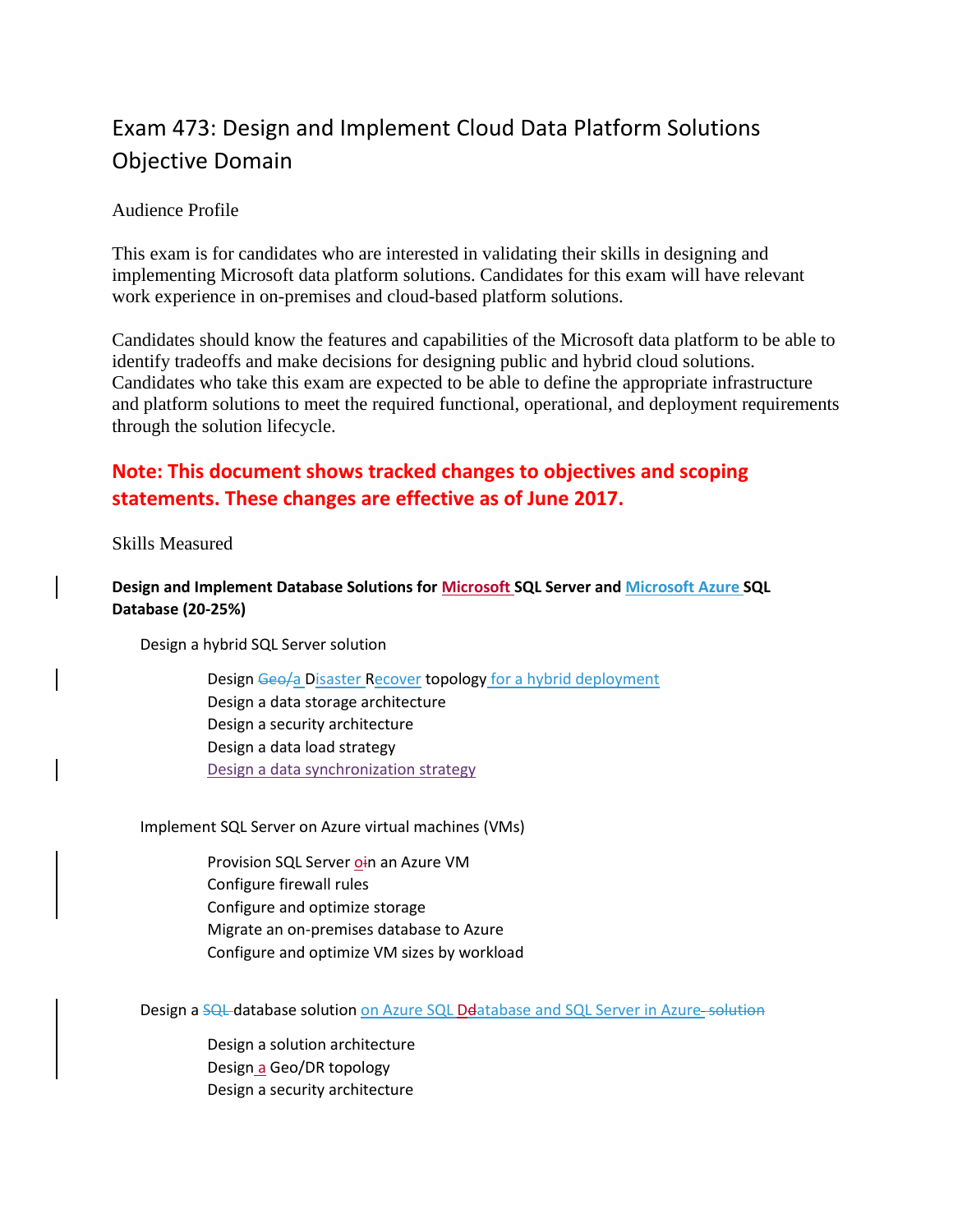Design a data load strategy Determine the appropriate service tier Determine the appropriate deployment scenario Determine IaaS vs PaaS Determine application access in Azure

#### Implement Azure SQL Database

Provision Azure SQL Database Configure firewall rules Configure **Aactive Ggeo-Rreplication** Migrate an on-premises database to SQL Database Configure for scale and performance

#### Design and Implement Data Warehousing on Azure

Design a data warehousing solution on Azure Design a data load strategy and topology Configure SQL Data warehouse Migrate an on-premises database to SQL DW

#### Design and implement MySQL and PostgreSQL database solutions in Azure

Design security Design a data load strategy Determine the appropriate service tier Provision databases and servers Configure firewall rules Migrate to Azure Configure for scale and performance

#### **Manage Design and Implement DBMS Security (25-30%)**

Design and implement SQL Server database security

Configure firewalls Manage logins, users, and roles Assign permissions Configure auditing Configure Ttransparent Deatabase Eencryption (TDE) Configure row-level security Configure data encryption Configure data masking Configure Always Encrypted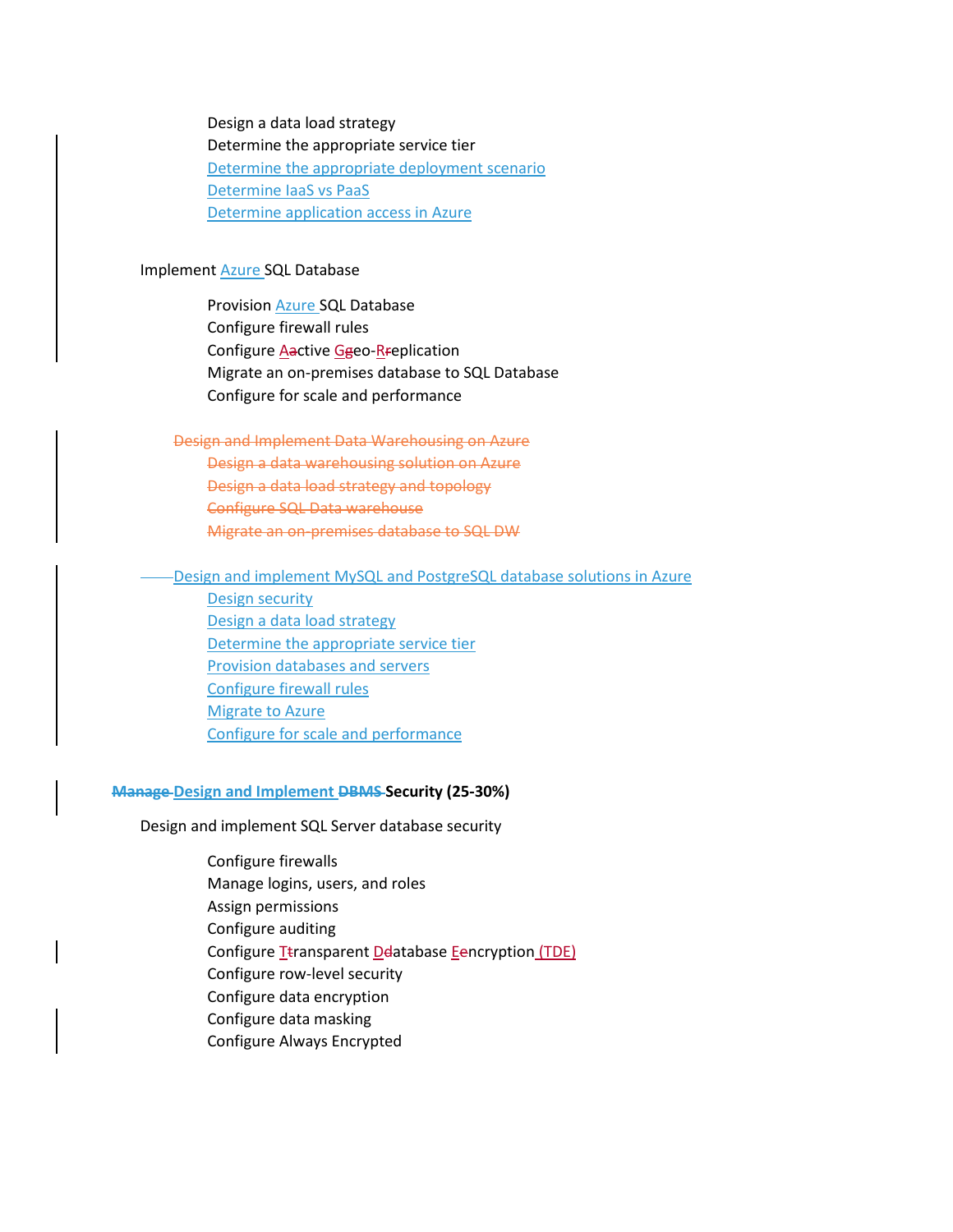#### Design and ilmplement Azure SQL Database security

Configure firewalls Manage logins, users, and roles Assign permissions Configure auditing Configure row-level security Configure data encryption Configure data masking Configure Always Encrypted Configure Automatic Threat Detection

#### **Design for High-Availability, Disaster Recovery, and Scalability (25-30%)**

Design and implement high-availability solutions

Design a high-availability solution topology Design a high--availability solution for SQL oin Azure Virtual Machines Implement Hhigh- aAvailability sSolutions (between on-premises and Azure) Design cloud-based backup solutions Implement backup and recovery strategies

Design and implement scalable solutions.

-Design a scale--out solution Implement multi-master scenarios with database replication Implement elastic scale for Azure SQL Database

Design and i<del>I</del>mplement Azure SQL Database data recovery

Implement self-service restore Copy and export databases Implement long-term retention backups

#### **Monitor and Manage Database Implementations ion Azure (25-30%)**

Monitor and troubleshoot SQL Server VMs on Azure

Monitor database and instance activity Monitor by using DMVs and DMFs Monitor performance and scalability

Monitor and troubleshoot SQL Database

Monitor and troubleshoot SQL Database